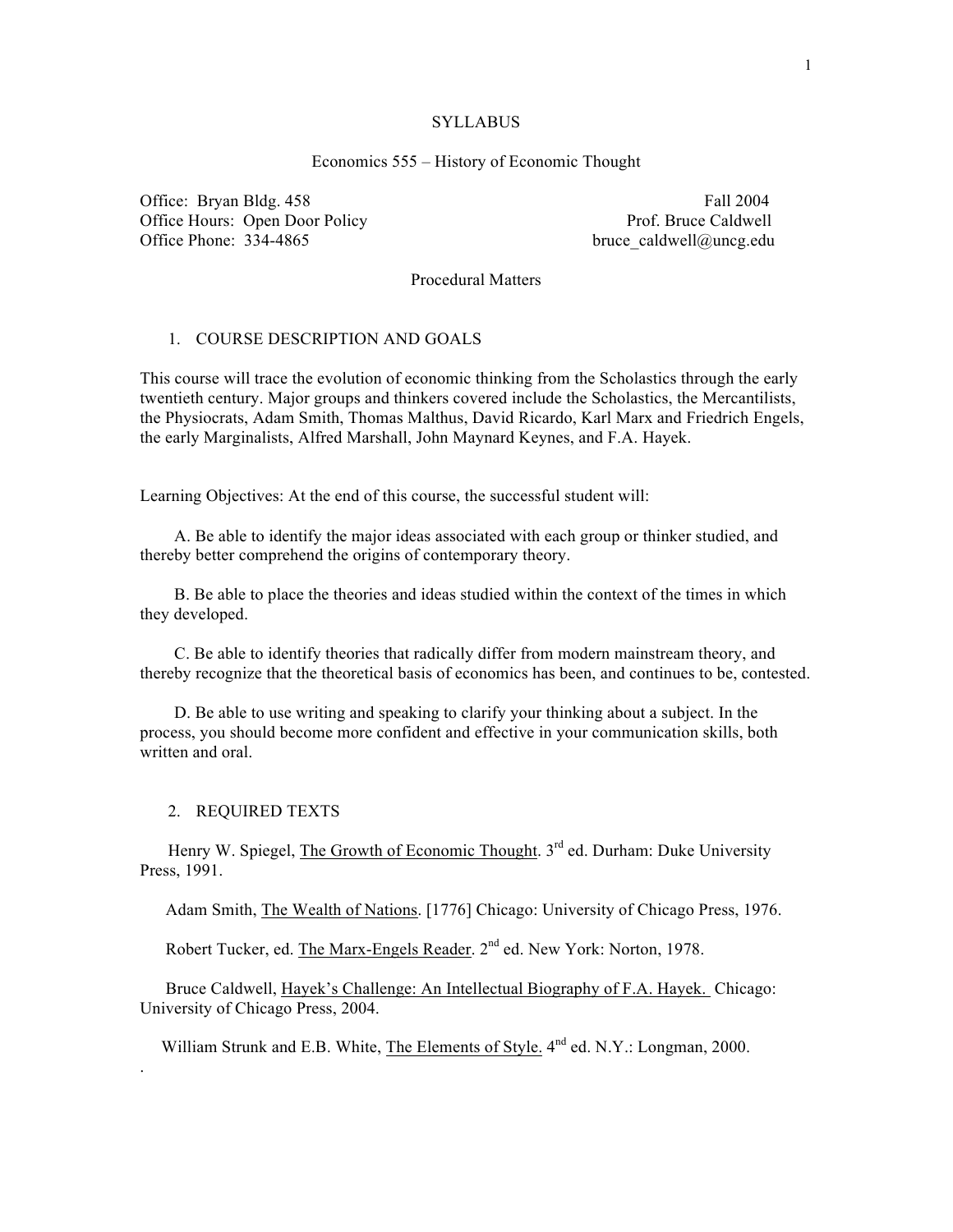Spiegel is the textbook; the next two are primary sources, the fourth is my own book on Hayek and the Austrian School, and the last is a book about writing. Class handouts and contributions from the secondary literature will be assigned from time to time during the semester. Handouts marked with an asterisk \* are available on Blackboard.

## 3. COURSE STRUCTURE AND REQUIREMENTS:

This class meets both the Writing Intensive and Speaking Intensive requirements for undergraduate students. It also enrolls graduate students, whose requirements will differ from undergraduates. Because of the nature of the class, exemplary (and timely) class attendance and participation is expected of all students. Failure to meet expectations will be sanctioned.

- A. Undergraduate student requirements:
	- Examinations There will be no exams. You may cheer now.
	- Writing requirements I will ask each of you to hand in four short essays on a topic I assign. Essays are due one week from the night they are assigned. On the first three you will be allowed, and in most cases will be requested, to do a revision before receiving a grade. The last essay will be due on Reading Day, which is one week after the final day of class, and there will be no opportunity for revision. These essays will count 50% of your grade. The debate will also have a writing component.
	- Speaking requirements Besides your contribution to the debate, these will be of two types. First, each student will in the course of the semester do a brief presentation at the beginning of class on the material covered in the last class session, then lead a class discussion on it. Next, students will be evaluated on their participation in these and other classroom discussions. This will count 15% of your grade.
	- Classroom debate Every student will participate in one of two classroom presentations. One will be "The Trial of Adam Smith," the other is "The Socialist Calculation Debate." I will provide a detailed handout of these assignments, which have both a written and an oral component. Your contributions here will count 35% of your grade.
- B. Graduate Student Requirements
	- Your requirements are much simpler. You will also answer the four questions assigned during the semester, and you will do a paper on a subject of your choice. Each will count 1/2 of your grade. You may also be asked to do a class presentation I will expect you to participate fully in discussions, but also to be sensitive not to dominate the discussions and intimidate the undergraduates.

On the first and second days of class, and later as appropriate, we will have discussions on speaking and writing. For the second day's discussion I will ask you to have read the Foreword and Introduction to Strunk and White's *Elements of Style.* This is a classic; during the course of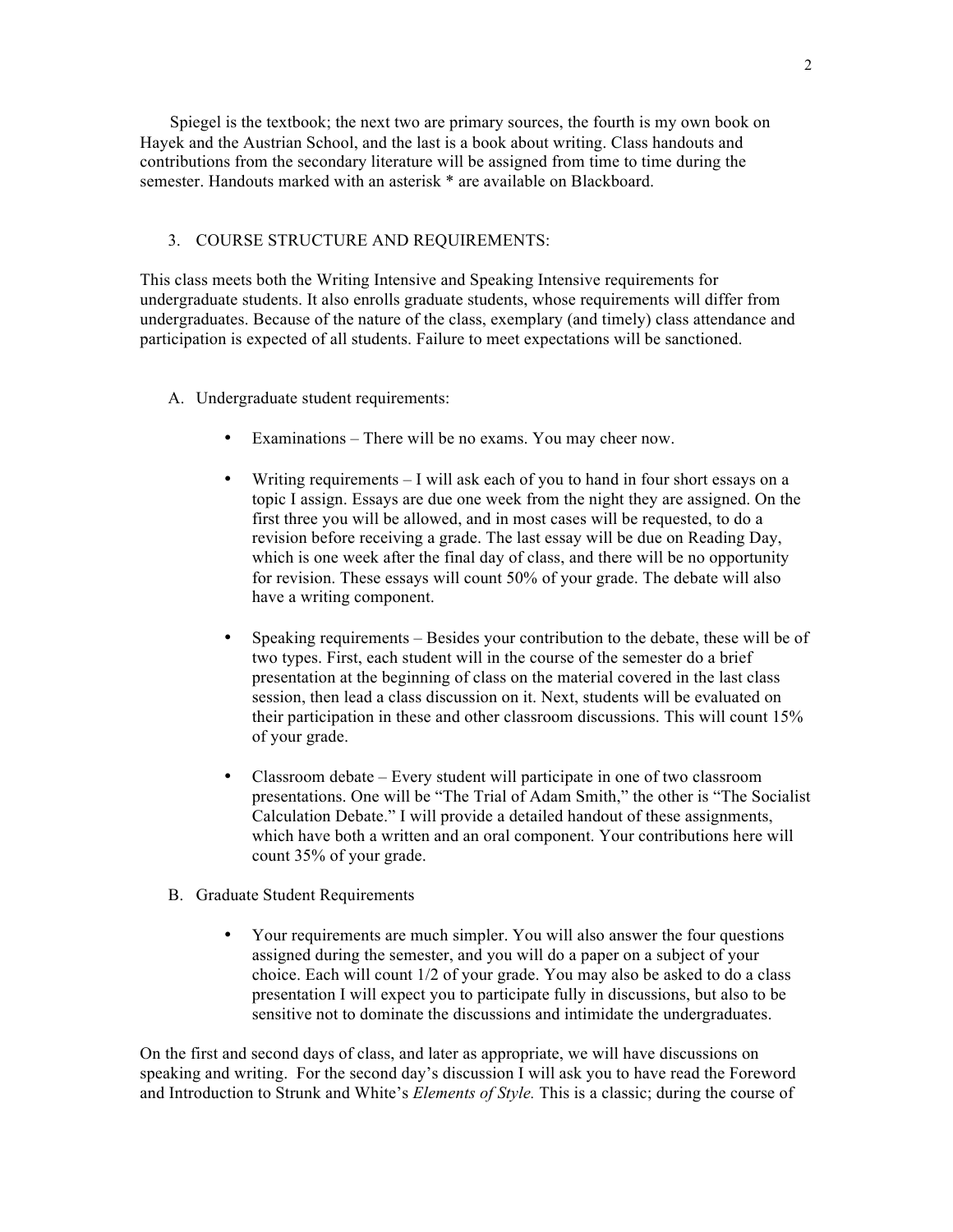the semester every student, undergraduate and graduate alike, should read, and reread, this wonderful "little book."

What follows is a course outline. We will not be able to cover all of the topics listed, but it's good for you to see what a full course might cover.

## Outline for History of Economic Thought

- I. The Early History
	- A. The Middle Ages and the Scholastics
	- B. Mercantilism French and English
	- C. The Rise of Science and Scientific Method
	- D. The French Enlightenment and the Physiocrats

Readings: Spiegel, Chapter 8, pp. 183-200 on Physiocracy, and the handouts noted below Optional – Chapters 3, 5, and pp. 119-135 of Chapter 6

\*Handouts: The Middle Ages; Background on Physiocracy, including an excerpt from *The Life of a Simple Man* (the last is not available on Blackboard)

#### II. Adam Smith

- A. Life
- B. The Scottish Enlightenment
	- 1. The Nature of Man
	- 2. The Importance of History
- C. Theory of Moral Sentiments and "Das Adam Smith Problem"
- D. Wealth of Nations

Readings: Wealth of Nations, as follows:

Smith's Introduction

 Book I, Chapters 1-4 and 6-7 complete, Chapter 5, pp. 34-43; Chapter 8, pp. 72-82; Chapter 9, pp. 98-99, 109-110; Chapter 11, pp. 161-63 & 269-78 Book II, Chapters 1, 3 (pp. 351-65 only), 4

Book IV, Chapters 1, pp. 450-56, 468-473; Chapter 2, pp. 474-80.

 Handouts: \*Adam Smith (information on his life and work); *The Wealth of Nations* (Study Questions for the reading).

# III. Thomas Robert Malthus

- A. Life and Times Godwin, Condorcet, and the French Revolution
- B. The Essay on Population
- C. The Principles of Economics
- D. Interpretative Issues
	- 1. Was he right about population?
	- 2. Was he a precursor of Keynes?

 Readings: Spiegel, Chapter 12, and pp. 286-99 of Chapter 13 Handout: \*Europe from Adam Smith to the Marginalists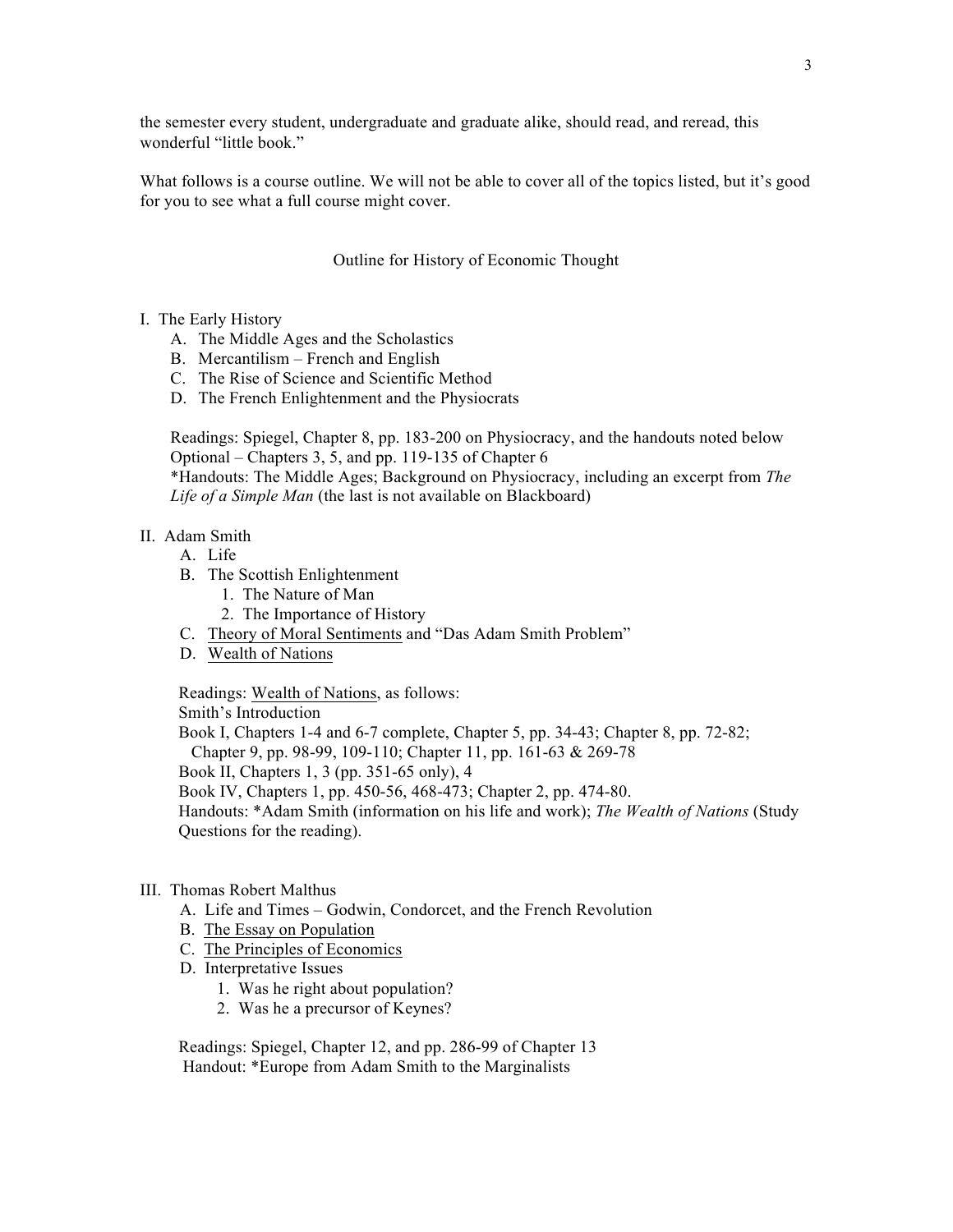### IV. David Ricardo

- A. Life and Times Utilitarians, Napoleon, Politics, Corn Laws
- B. Ricardo's Contributions
- C. Ricardians and the anti-Ricardo reaction
- D. Interpreting Ricardo

 Readings: Spiegel, Chapter 14, pp. 308-12, 319-331. Handout: Ricardo's Rent Theory (not available on Blackboard)

- V. Karl Marx
	- A. Origins of Marx's Thought Hegel, Utopian Socialists, and British Political Economy
	- B. Marx's Laws of Motion of Capitalism Exposition and Appraisal
	- C. The Marxian Tradition see handout

 Readings: \*Handout: "The History of Marxism." The last page of this contains your assigned readings from Tucker, ed., *The Marx-Engels Reader.* 

### VI. The Marginal Revolution

- A. Hutchison's analysis of reaction to politics, theory, method
- B. The Early Marginalists dehomogenizing the emphasis on utility
	- 1. Jevons utilitarian theory
	- 2. Menger subjectivism and unintended consequences
	- 3. Walras general equilibrium and Pareto
	- 4. The German Historical School and the *Methodenstreit*

 Readings: Spiegel, Chapter 22, pp. 505-507, 513-524; Chapter 24: Caldwell, *Hayek's Challenge,* Chapters 1, 2 (pp. 39-42, 53-63 only), 3

### VII. Alfred Marshall and the Cambridge School

- A. His life, his influence on Cambridge, his economics
- B. The Principles of Economics
- C. The Marginal Revolution Redux the Mirowski Thesis

 Readings: Spiegel, Chapter 25, pp. 563-74; Philip Mirowski, "Physics and the 'Marginalist Revolution' " *Cambridge Journal of Economics*, 1984, vol. 8, pp.361-379. Handout: \*Alfred Marshall and the Cambridge School

## VIII. John Maynard Keynes

- A. Life and Times
	- 1. Keynes, Cambridge, and pre-war Britain
	- 2. England in the 1920's, and the gold standard
	- 3. The evolution of the Treatise
- B. The General Theory and the Keynesian Revolution

 Readings: (both found in *History of Political Economy*, 1994, volume 26, no. 1) Bradley Bateman, "In the Realm of Concept and Circumstance," Peter Clarke, "Keynes in History" Spiegel, Chapter 26, pp. 597-610.